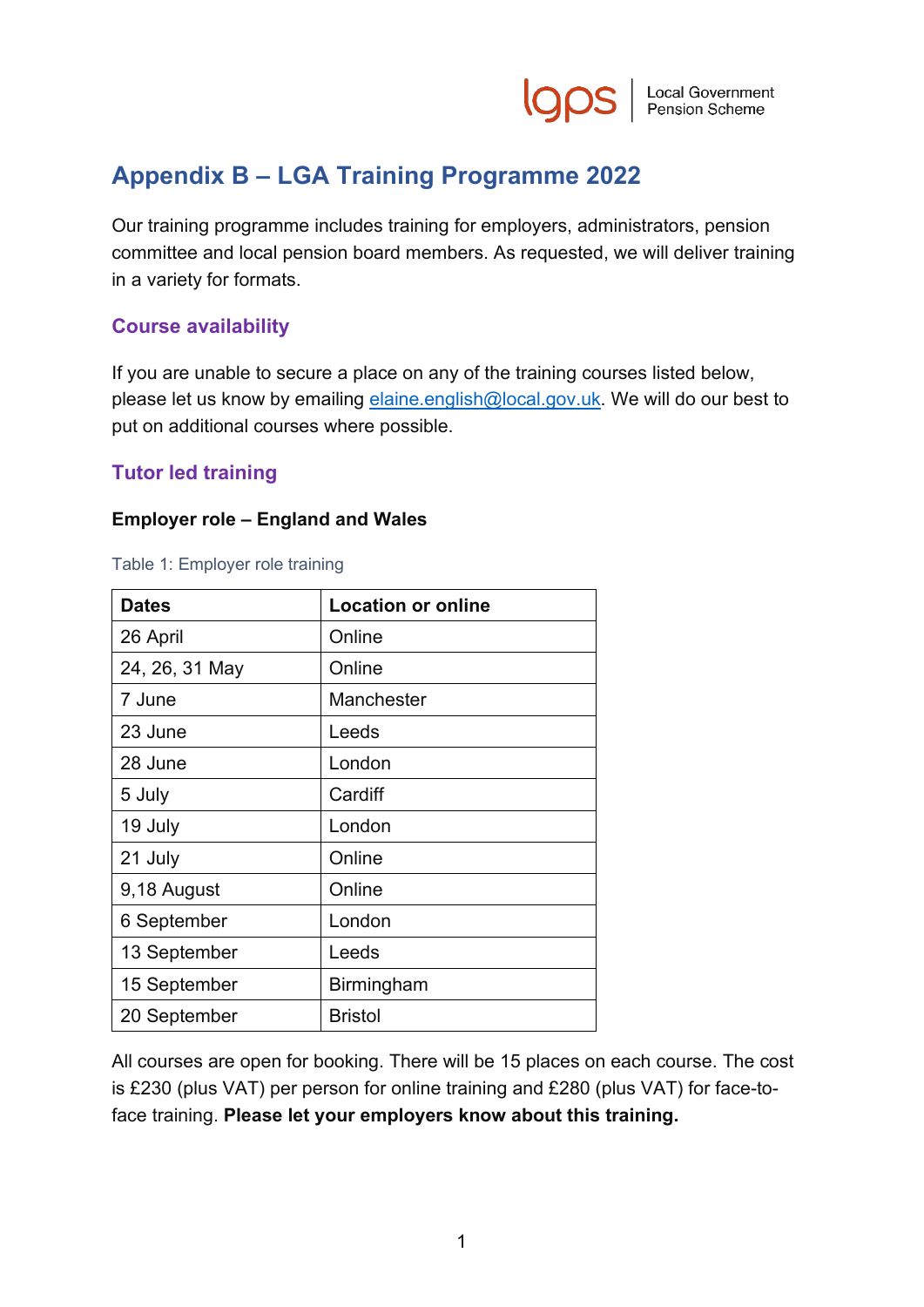# **Transfers**

| <b>Dates</b>        | <b>Location or online</b> |
|---------------------|---------------------------|
| 5, 12, 20, 28 April | Online                    |
| 9 June              | Online                    |
| 14 June             | London                    |
| 21 June             | Cardiff                   |
| 23 June             | London                    |
| 28 June             | Manchester                |

Table 2: Transfers - England and Wales

Table 3: Transfers - Scotland

| <b>Dates</b> | <b>Location or online</b> |
|--------------|---------------------------|
| 10 May       | Online                    |
| $ 31$ May    | Edinburgh                 |

Courses are now open for booking. There are 15 places on each course.

At the time of writing, there are limited places on the online training courses in England and Wales but plenty of places for in person training.

Cost is £230 (plus VAT) per person for online training and £280 (plus VAT) for faceto-face training.

### **Aggregation - Scotland**

Table 4: Aggregation - Scotland

| <b>Dates</b> | <b>Location or online</b> |
|--------------|---------------------------|
| 5 May        | Online                    |
| $26$ May     | Edinburgh                 |

Courses are now open for booking. There are 15 places on each course. Cost is £230 (plus VAT) per person for online training and £280 (plus VAT) for face-to-face training.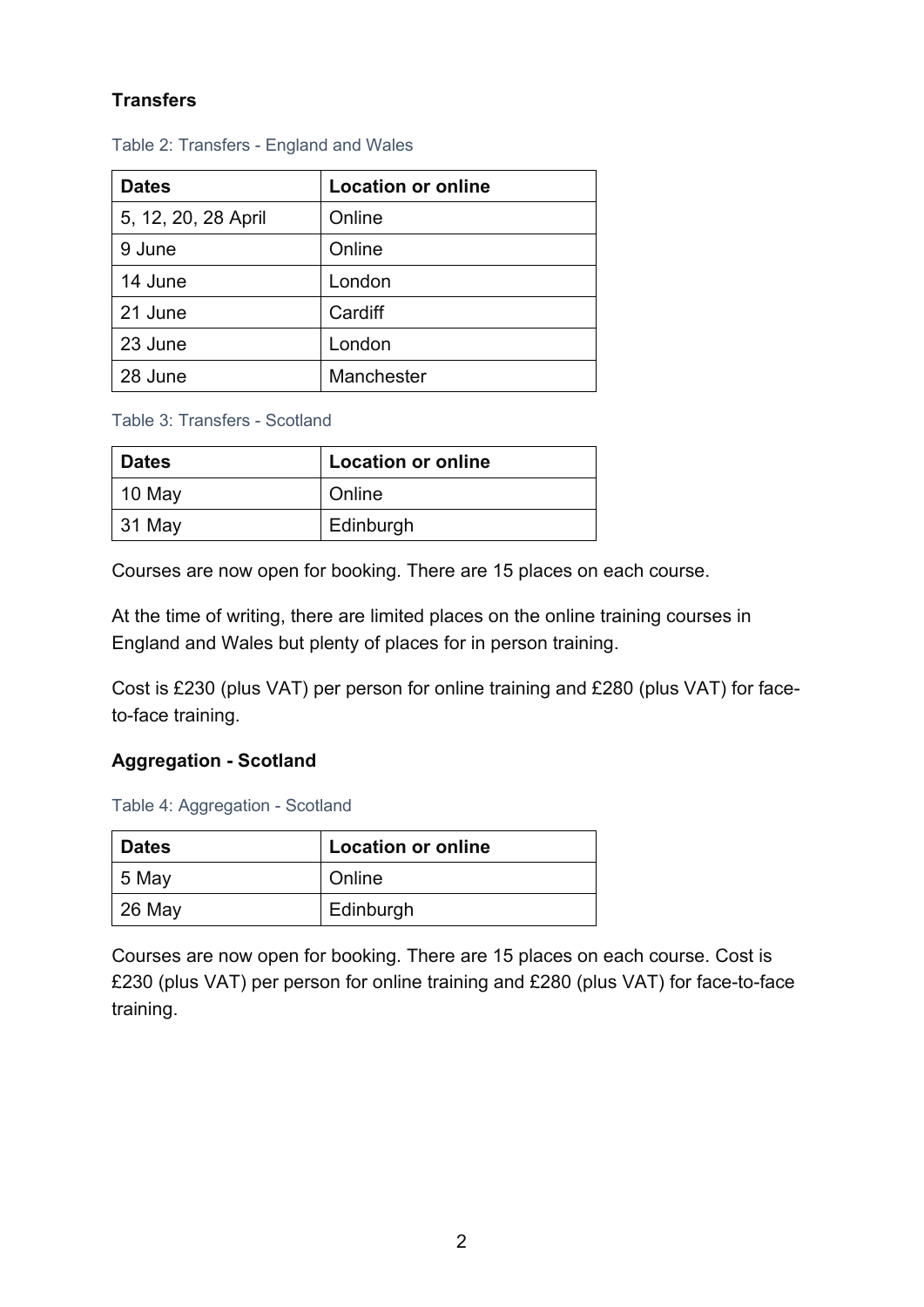# **Insight – England and Wales**

Insight is a foundation course aimed at administration staff who are relatively new to the LGPS.

#### Table 5: Insight training

| <b>Dates</b>        | <b>Location or online</b>    | Cost                    |
|---------------------|------------------------------|-------------------------|
| $4 - 8$ July        | Online $-5$ morning sessions | $\vert$ £495 (plus VAT) |
| $26 - 29$ September | Eastbourne residential       | $E799$ (plus VAT)       |

We will give people already on our waiting list the opportunity to book first. Any remaining spaces will be advertised after one week. There will be 18 places on each course. Booking will open shortly.

We are also running Insight in Blackpool in May, but that course is already fully booked.

### **Annual Allowance**

Training is being planned for September. Dates to be announced nearer the time.

### **Fundamentals**

Fundamentals is a bespoke three-day training course aimed at elected members and others who attend pension committees/panels and local pension boards. Each day has a different theme and includes sessions delivered by experts in their field.

| <b>Day</b> | <b>Date</b> | <b>Location or online</b> | <b>Maximum numbers</b> |
|------------|-------------|---------------------------|------------------------|
| Day 1      | 18 October  | Online                    | No limit               |
| Day 1      | 20 October  | London                    | 40                     |
| Day 1      | 27 October  | <b>Birmingham</b>         | 40                     |
| Day 2      | 10 November | London                    | 40                     |
| Day 2      | 16 November | Birmingham                | 40                     |
| Day 2      | 22 November | Online                    | No limit               |
| Day 3      | 6 December  | London                    | 40                     |
| Day 3      | 14 December | <b>Birmingham</b>         | 40                     |
| Day 3      | 20 December | Online                    | No limit               |

#### Table 6: Fundamentals

The cost for each day is £230 (plus VAT) per person for online training and £280 (plus VAT) for face-to-face training. Booking will open in June.